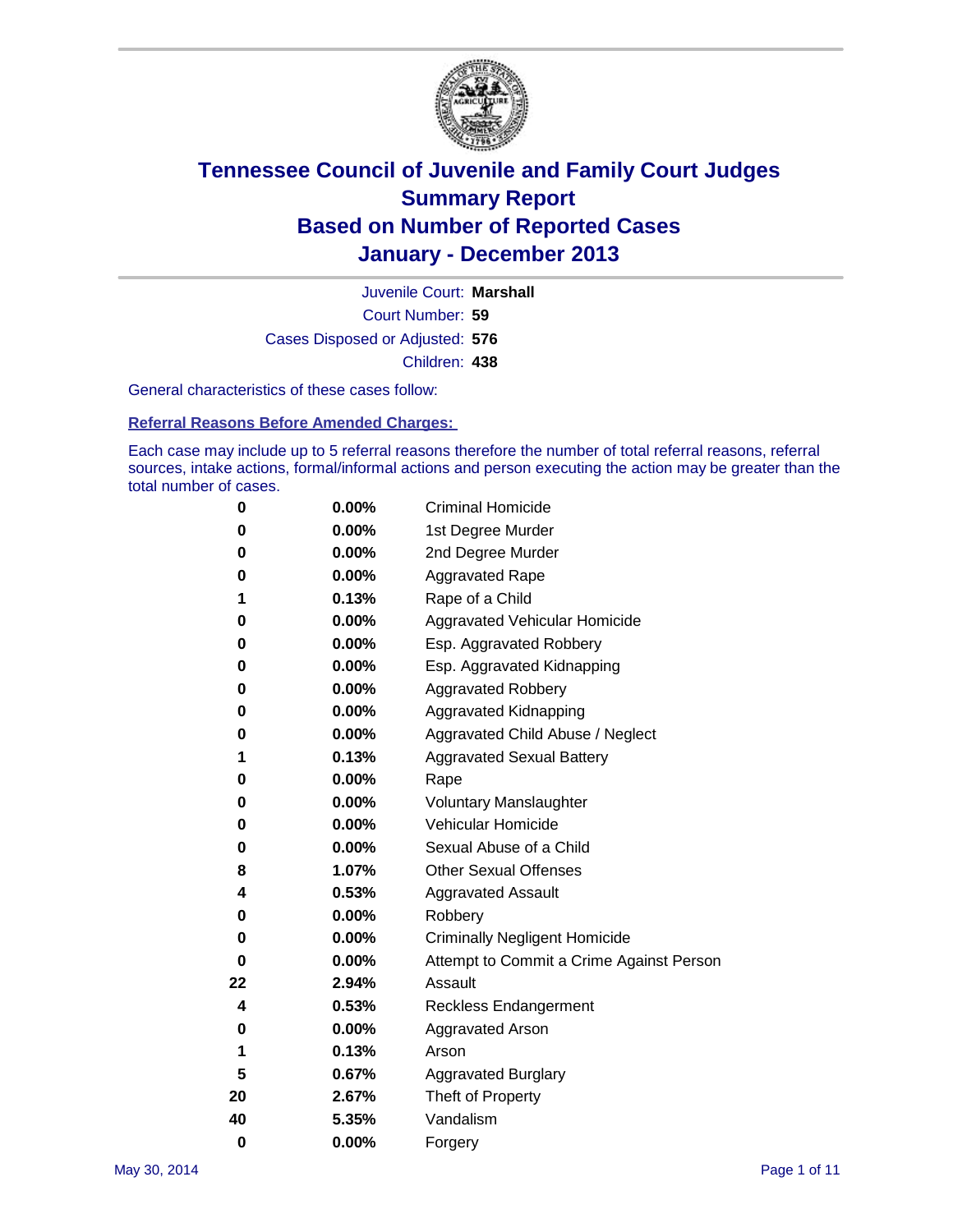

Court Number: **59** Juvenile Court: **Marshall** Cases Disposed or Adjusted: **576** Children: **438**

#### **Referral Reasons Before Amended Charges:**

Each case may include up to 5 referral reasons therefore the number of total referral reasons, referral sources, intake actions, formal/informal actions and person executing the action may be greater than the total number of cases.

| 0            | 0.00%    | <b>Worthless Checks</b>                                     |
|--------------|----------|-------------------------------------------------------------|
| 0            | 0.00%    | Illegal Possession / Fraudulent Use of Credit / Debit Cards |
| 7            | 0.94%    | <b>Burglary</b>                                             |
| 9            | 1.20%    | Unauthorized Use of a Vehicle                               |
| 0            | 0.00%    | <b>Cruelty to Animals</b>                                   |
| 0            | $0.00\%$ | Sale of Controlled Substances                               |
| 7            | 0.94%    | <b>Other Drug Offenses</b>                                  |
| 14           | 1.87%    | Possession of Controlled Substances                         |
| 0            | 0.00%    | <b>Criminal Attempt</b>                                     |
| 4            | 0.53%    | Carrying Weapons on School Property                         |
| 1            | 0.13%    | Unlawful Carrying / Possession of a Weapon                  |
| 0            | 0.00%    | <b>Evading Arrest</b>                                       |
| 4            | 0.53%    | Escape                                                      |
| 1            | 0.13%    | Driving Under Influence (DUI)                               |
| 11           | 1.47%    | Possession / Consumption of Alcohol                         |
| 5            | 0.67%    | Resisting Stop, Frisk, Halt, Arrest or Search               |
| 0            | 0.00%    | <b>Aggravated Criminal Trespass</b>                         |
| 1            | 0.13%    | Harassment                                                  |
| 0            | 0.00%    | Failure to Appear                                           |
| 3            | 0.40%    | Filing a False Police Report                                |
| 0            | $0.00\%$ | Criminal Impersonation                                      |
| 18           | 2.41%    | <b>Disorderly Conduct</b>                                   |
| $\mathbf{2}$ | 0.27%    | <b>Criminal Trespass</b>                                    |
| $\bf{0}$     | 0.00%    | <b>Public Intoxication</b>                                  |
| 0            | 0.00%    | Gambling                                                    |
| 209          | 27.94%   | Traffic                                                     |
| $\mathbf{2}$ | 0.27%    | <b>Local Ordinances</b>                                     |
| $\mathbf 2$  | 0.27%    | Violation of Wildlife Regulations                           |
| $\mathbf{2}$ | 0.27%    | Contempt of Court                                           |
| 57           | 7.62%    | Violation of Probation                                      |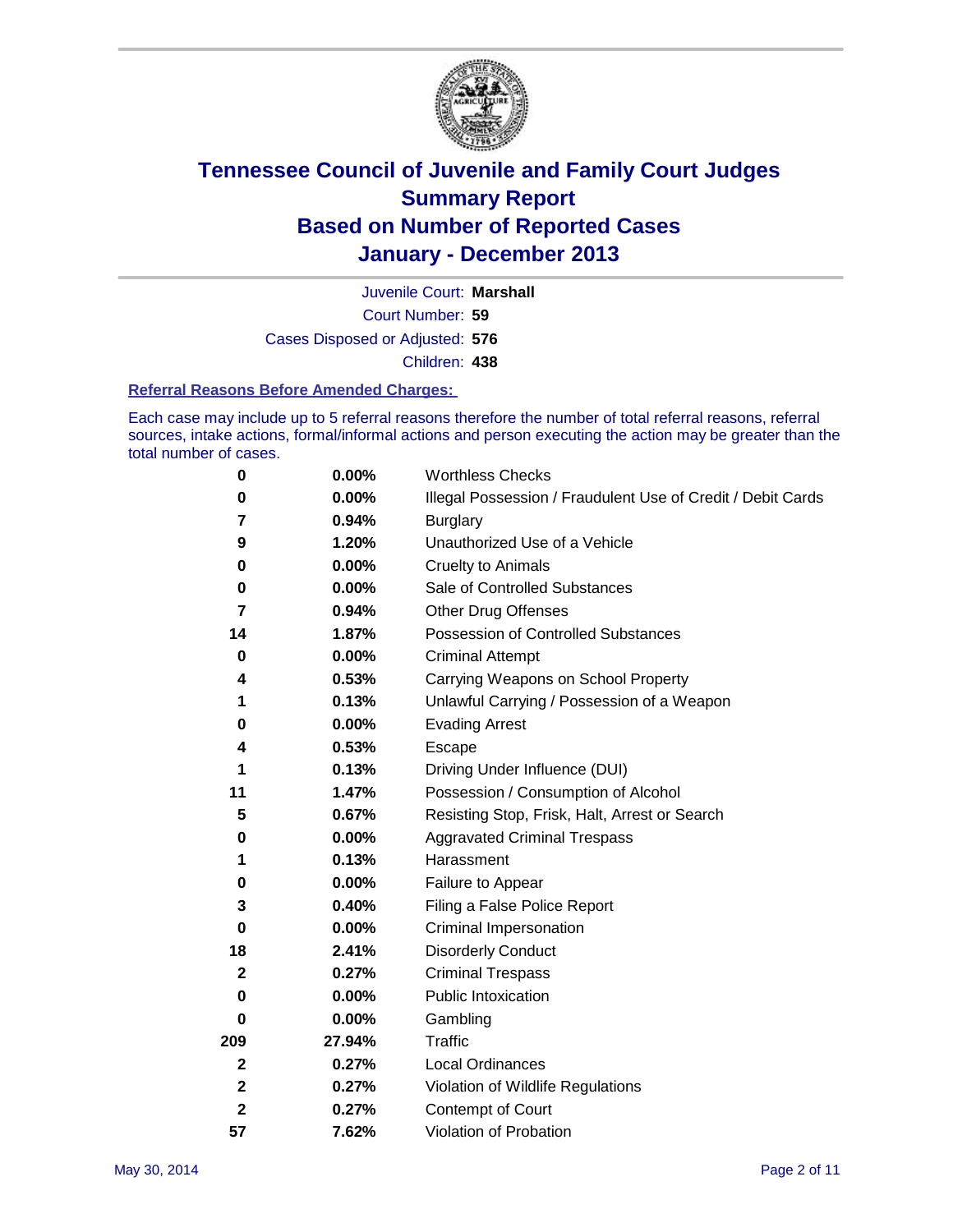

Court Number: **59** Juvenile Court: **Marshall** Cases Disposed or Adjusted: **576** Children: **438**

#### **Referral Reasons Before Amended Charges:**

Each case may include up to 5 referral reasons therefore the number of total referral reasons, referral sources, intake actions, formal/informal actions and person executing the action may be greater than the total number of cases.

| 0<br>47 | 0.00%<br>6.28%                                  | <b>Consent to Marry</b><br>Other                                                                                  |
|---------|-------------------------------------------------|-------------------------------------------------------------------------------------------------------------------|
|         |                                                 |                                                                                                                   |
|         |                                                 |                                                                                                                   |
| 0       | 0.00%                                           | <b>Request for Medical Treatment</b>                                                                              |
| 2       | 0.27%                                           | <b>Child Support</b>                                                                                              |
| 7       | 0.94%                                           | Paternity / Legitimation                                                                                          |
| 10      | 1.34%                                           | Visitation                                                                                                        |
| 17      | 2.27%                                           | Custody                                                                                                           |
| 0       | $0.00\%$                                        | <b>Foster Care Review</b>                                                                                         |
| 0       | $0.00\%$                                        | <b>Administrative Review</b>                                                                                      |
| 0       | $0.00\%$                                        | <b>Judicial Review</b>                                                                                            |
| 0       | 0.00%                                           | Violation of Informal Adjustment                                                                                  |
| 0       | 0.00%                                           | <b>Violation of Pretrial Diversion</b>                                                                            |
| 0       |                                                 | <b>Termination of Parental Rights</b>                                                                             |
|         |                                                 | Dependency / Neglect                                                                                              |
| 0       |                                                 | <b>Physically Abused Child</b>                                                                                    |
| 0       |                                                 | Sexually Abused Child                                                                                             |
|         |                                                 | Violation of Curfew                                                                                               |
|         |                                                 | Violation of a Valid Court Order                                                                                  |
|         |                                                 | Possession of Tobacco Products                                                                                    |
|         |                                                 | Out-of-State Runaway                                                                                              |
|         |                                                 | Truancy<br>In-State Runaway                                                                                       |
|         |                                                 | Unruly Behavior                                                                                                   |
|         |                                                 | <b>Violation of Aftercare</b>                                                                                     |
|         | 9<br>12<br>51<br>14<br>1<br>29<br>1<br>16<br>67 | 1.20%<br>1.60%<br>6.82%<br>1.87%<br>0.13%<br>3.88%<br>0.13%<br>2.14%<br>$0.00\%$<br>$0.00\%$<br>8.96%<br>$0.00\%$ |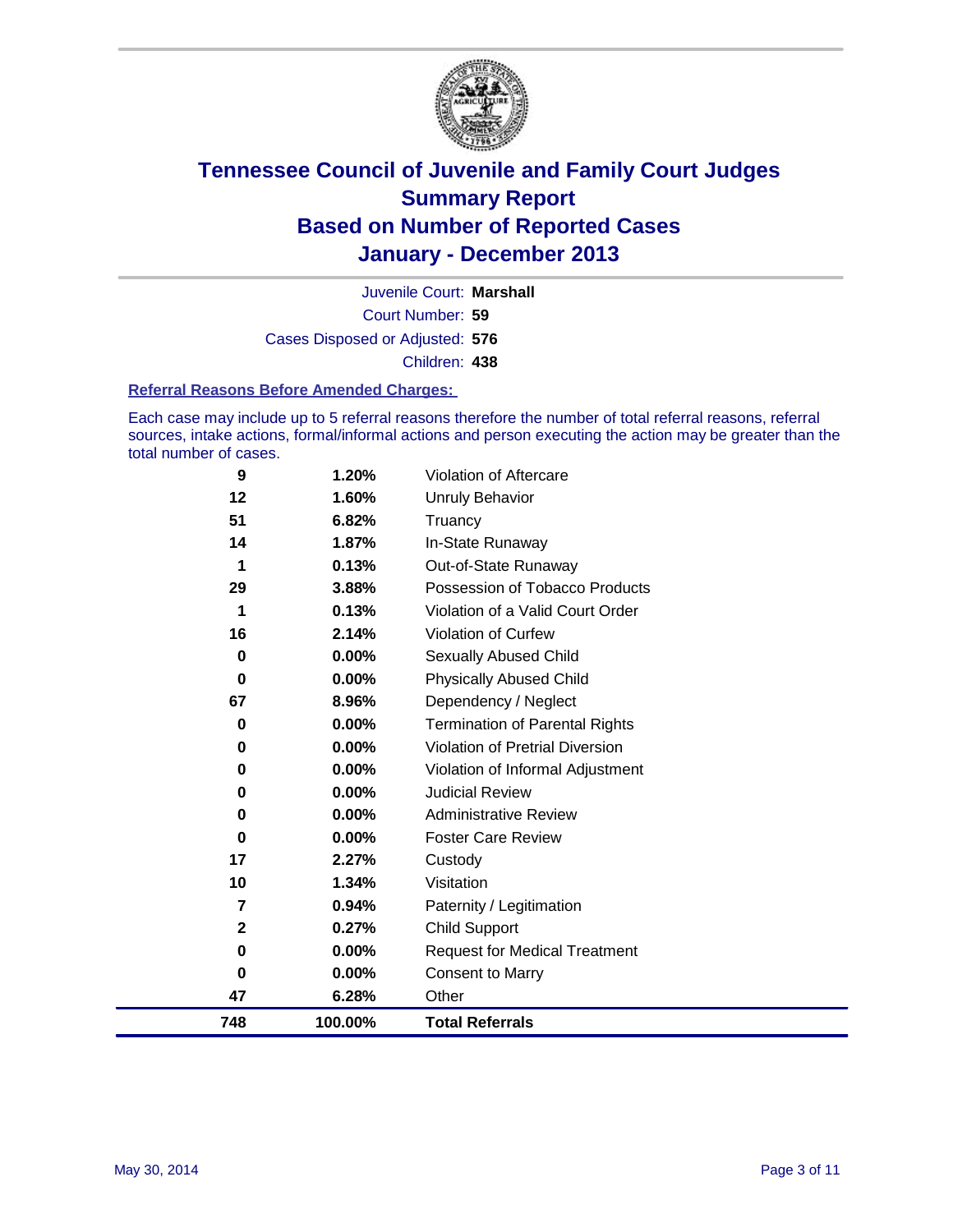

|                            | Juvenile Court: Marshall        |                                   |  |  |  |  |
|----------------------------|---------------------------------|-----------------------------------|--|--|--|--|
|                            | Court Number: 59                |                                   |  |  |  |  |
|                            | Cases Disposed or Adjusted: 576 |                                   |  |  |  |  |
|                            |                                 | Children: 438                     |  |  |  |  |
| <b>Referral Sources: 1</b> |                                 |                                   |  |  |  |  |
| 409                        | 54.68%                          | Law Enforcement                   |  |  |  |  |
| 56                         | 7.49%                           | Parents                           |  |  |  |  |
| 26                         | 3.48%                           | <b>Relatives</b>                  |  |  |  |  |
| 11                         | 1.47%                           | Self                              |  |  |  |  |
| 86                         | 11.50%                          | School                            |  |  |  |  |
| 0                          | $0.00\%$                        | <b>CSA</b>                        |  |  |  |  |
| 49                         | 6.55%                           | <b>DCS</b>                        |  |  |  |  |
| 0                          | $0.00\%$                        | <b>Other State Department</b>     |  |  |  |  |
| 0                          | $0.00\%$                        | <b>District Attorney's Office</b> |  |  |  |  |
| 49                         | 6.55%                           | <b>Court Staff</b>                |  |  |  |  |
| 4                          | 0.53%                           | Social Agency                     |  |  |  |  |

| 748 | 100.00%  | <b>Total Referral Sources</b> |  |
|-----|----------|-------------------------------|--|
| 9   | 1.20%    | Other                         |  |
| 0   | $0.00\%$ | <b>Unknown</b>                |  |
| 0   | $0.00\%$ | Hospital                      |  |
| 18  | 2.41%    | Child & Parent                |  |
| 11  | 1.47%    | Victim                        |  |
| 20  | 2.67%    | <b>Other Court</b>            |  |

### **Age of Child at Referral: 2**

| 438 | 100.00%  | <b>Total Child Count</b> |
|-----|----------|--------------------------|
| 0   | $0.00\%$ | Unknown                  |
| 7   | 1.60%    | Ages 19 and Over         |
| 129 | 29.45%   | Ages 17 through 18       |
| 133 | 30.37%   | Ages 15 through 16       |
| 58  | 13.24%   | Ages 13 through 14       |
| 30  | 6.85%    | Ages 11 through 12       |
| 81  | 18.49%   | Ages 10 and Under        |
|     |          |                          |

<sup>1</sup> If different than number of Referral Reasons (748), verify accuracy of your court's data.

<sup>2</sup> One child could be counted in multiple categories, verify accuracy of your court's data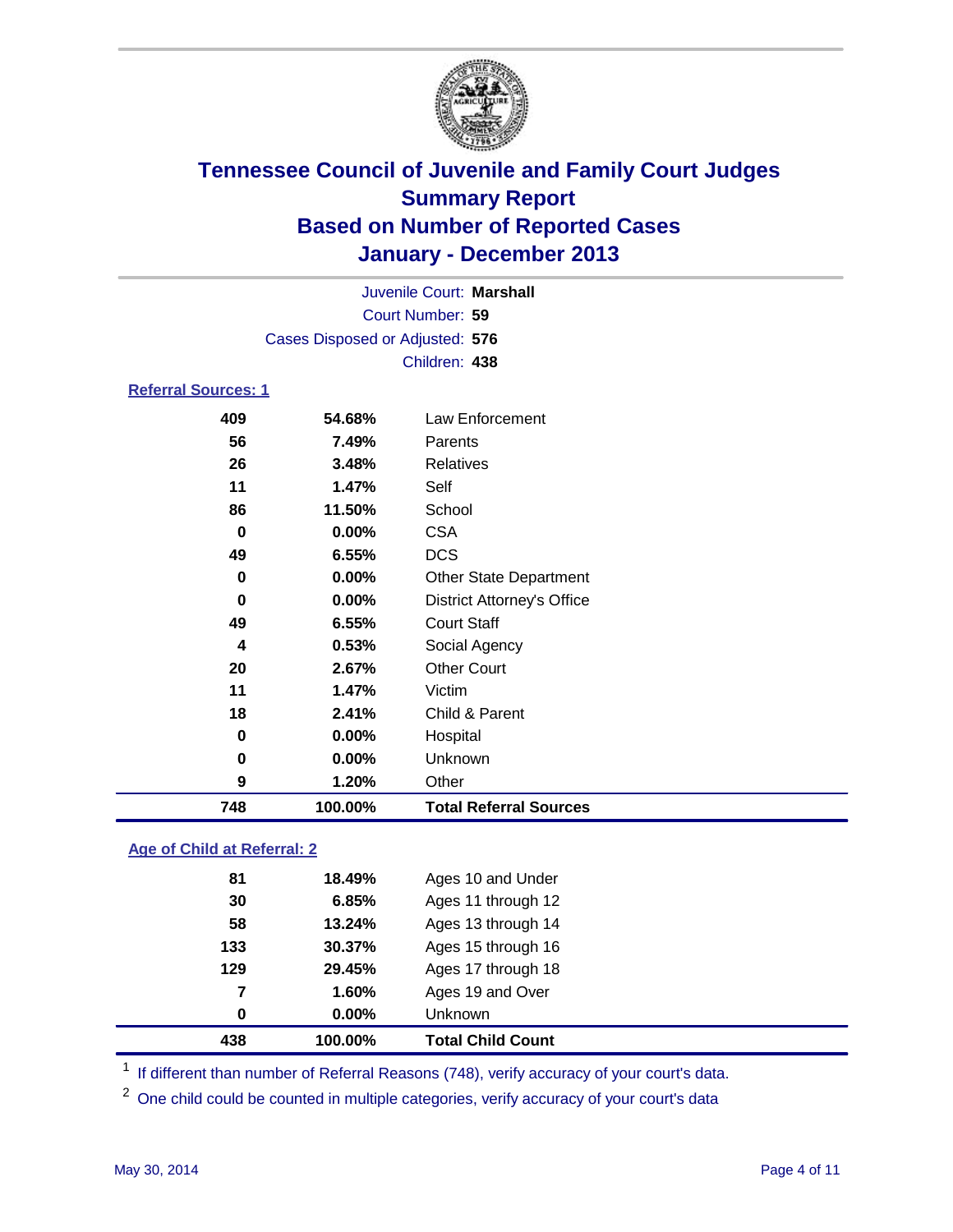

| Juvenile Court: Marshall                |                                 |                          |  |  |
|-----------------------------------------|---------------------------------|--------------------------|--|--|
|                                         | Court Number: 59                |                          |  |  |
|                                         | Cases Disposed or Adjusted: 576 |                          |  |  |
|                                         |                                 | Children: 438            |  |  |
| Sex of Child: 1                         |                                 |                          |  |  |
| 267                                     | 60.96%                          | Male                     |  |  |
| 171                                     | 39.04%                          | Female                   |  |  |
| $\mathbf 0$                             | 0.00%                           | Unknown                  |  |  |
| 438                                     | 100.00%                         | <b>Total Child Count</b> |  |  |
| Race of Child: 1                        |                                 |                          |  |  |
| 383                                     | 87.44%                          | White                    |  |  |
| 30                                      | 6.85%                           | African American         |  |  |
| 1                                       | 0.23%                           | Native American          |  |  |
| $\mathbf 0$                             | 0.00%                           | Asian                    |  |  |
| 23                                      | 5.25%                           | Mixed                    |  |  |
| 1                                       | 0.23%                           | Unknown                  |  |  |
| 438                                     | 100.00%                         | <b>Total Child Count</b> |  |  |
| <b>Hispanic Origin: 1</b>               |                                 |                          |  |  |
| 18                                      | 4.11%                           | Yes                      |  |  |
| 419                                     | 95.66%                          | <b>No</b>                |  |  |
| 1                                       | 0.23%                           | Unknown                  |  |  |
| 438                                     | 100.00%                         | <b>Total Child Count</b> |  |  |
| <b>School Enrollment of Children: 1</b> |                                 |                          |  |  |
| 374                                     | 85.39%                          | Yes                      |  |  |
| 61                                      | 13.93%                          | <b>No</b>                |  |  |
| 3                                       | 0.68%                           | Unknown                  |  |  |
| 438                                     | 100.00%                         | <b>Total Child Count</b> |  |  |

One child could be counted in multiple categories, verify accuracy of your court's data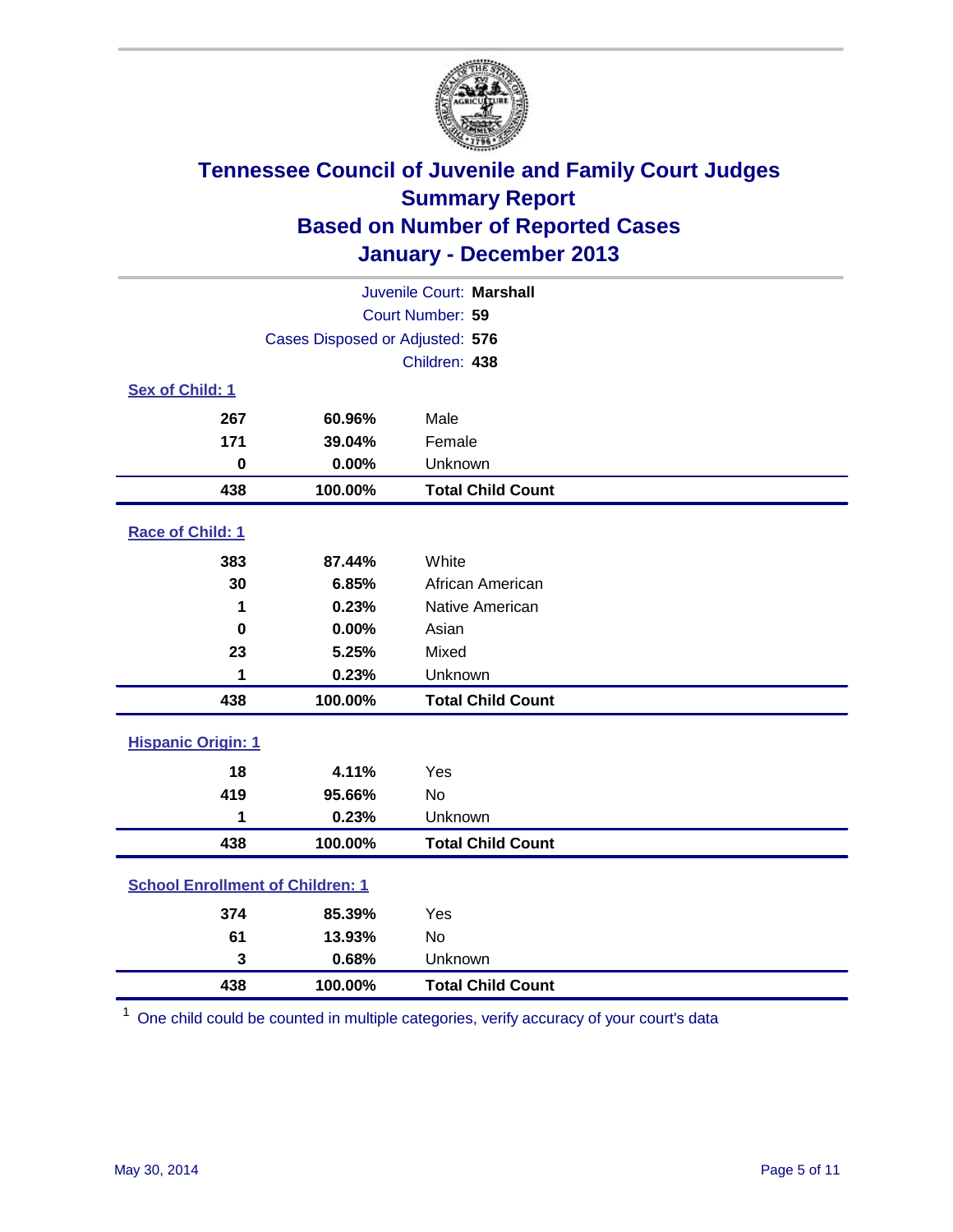

Court Number: **59** Juvenile Court: **Marshall** Cases Disposed or Adjusted: **576** Children: **438**

### **Living Arrangement of Child at Time of Referral: 1**

| 438          | 100.00%  | <b>Total Child Count</b>     |
|--------------|----------|------------------------------|
| 7            | 1.60%    | Other                        |
| 4            | 0.91%    | Unknown                      |
| 2            | 0.46%    | Independent                  |
| 0            | $0.00\%$ | In an Institution            |
| 1            | 0.23%    | In a Residential Center      |
| 10           | 2.28%    | In a Group Home              |
| 6            | 1.37%    | With Foster Family           |
| $\mathbf{2}$ | 0.46%    | With Adoptive Parents        |
| 54           | 12.33%   | <b>With Relatives</b>        |
| 36           | 8.22%    | With Father                  |
| 152          | 34.70%   | With Mother                  |
| 29           | 6.62%    | With Mother and Stepfather   |
| 13           | 2.97%    | With Father and Stepmother   |
| 122          | 27.85%   | With Both Biological Parents |
|              |          |                              |

### **Type of Detention: 2**

| 576 | 100.00%  | <b>Total Detention Count</b> |  |
|-----|----------|------------------------------|--|
| 1   | 0.17%    | Other                        |  |
| 569 | 98.78%   | Does Not Apply               |  |
| 0   | $0.00\%$ | <b>Unknown</b>               |  |
| 0   | $0.00\%$ | <b>Psychiatric Hospital</b>  |  |
| 1   | 0.17%    | Jail - No Separation         |  |
| 0   | $0.00\%$ | Jail - Partial Separation    |  |
| 0   | 0.00%    | Jail - Complete Separation   |  |
| 5   | 0.87%    | Juvenile Detention Facility  |  |
| 0   | 0.00%    | Non-Secure Placement         |  |
|     |          |                              |  |

<sup>1</sup> One child could be counted in multiple categories, verify accuracy of your court's data

If different than number of Cases (576) verify accuracy of your court's data.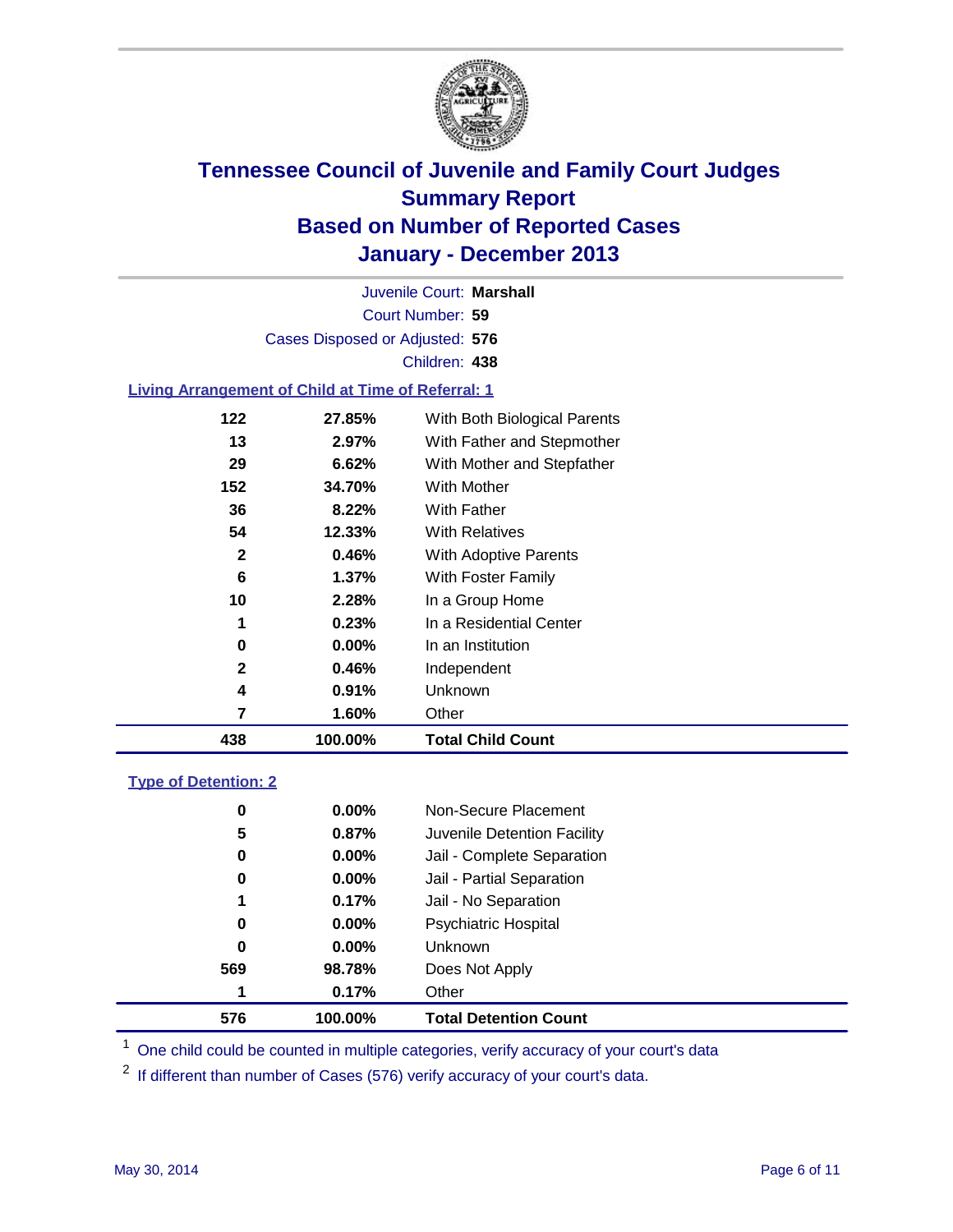

|                                                    | Juvenile Court: Marshall        |                                      |  |  |  |
|----------------------------------------------------|---------------------------------|--------------------------------------|--|--|--|
|                                                    | Court Number: 59                |                                      |  |  |  |
|                                                    | Cases Disposed or Adjusted: 576 |                                      |  |  |  |
|                                                    |                                 | Children: 438                        |  |  |  |
| <b>Placement After Secure Detention Hearing: 1</b> |                                 |                                      |  |  |  |
| 3                                                  | 0.52%                           | Returned to Prior Living Arrangement |  |  |  |
| 1                                                  | 0.17%                           | Juvenile Detention Facility          |  |  |  |
| 0                                                  | 0.00%                           | Jail                                 |  |  |  |
| 0                                                  | 0.00%                           | Shelter / Group Home                 |  |  |  |
| $\bf{0}$                                           | 0.00%                           | <b>Foster Family Home</b>            |  |  |  |
| 0                                                  | 0.00%                           | Psychiatric Hospital                 |  |  |  |
| 0                                                  | 0.00%                           | Unknown                              |  |  |  |
| 570                                                | 98.96%                          | Does Not Apply                       |  |  |  |
| $\mathbf{2}$                                       | 0.35%                           | Other                                |  |  |  |
| 576                                                | 100.00%                         | <b>Total Placement Count</b>         |  |  |  |
| <b>Intake Actions: 2</b>                           |                                 |                                      |  |  |  |
|                                                    |                                 |                                      |  |  |  |
| 423                                                | 56.55%                          | <b>Petition Filed</b>                |  |  |  |
| 27                                                 | 3.61%                           | <b>Motion Filed</b>                  |  |  |  |
| 277                                                | 37.03%                          | <b>Citation Processed</b>            |  |  |  |
| 0                                                  | 0.00%                           | Notification of Paternity Processed  |  |  |  |
| 0                                                  | 0.00%                           | Scheduling of Judicial Review        |  |  |  |
| $\bf{0}$                                           | 0.00%                           | Scheduling of Administrative Review  |  |  |  |
| 0                                                  | 0.00%                           | Scheduling of Foster Care Review     |  |  |  |
| 0                                                  | 0.00%                           | Unknown                              |  |  |  |
| $\overline{2}$                                     | 0.27%                           | Does Not Apply                       |  |  |  |
| 19                                                 | 2.54%                           | Other                                |  |  |  |
| 748                                                | 100.00%                         | <b>Total Intake Count</b>            |  |  |  |

<sup>1</sup> If different than number of Cases (576) verify accuracy of your court's data.

If different than number of Referral Reasons (748), verify accuracy of your court's data.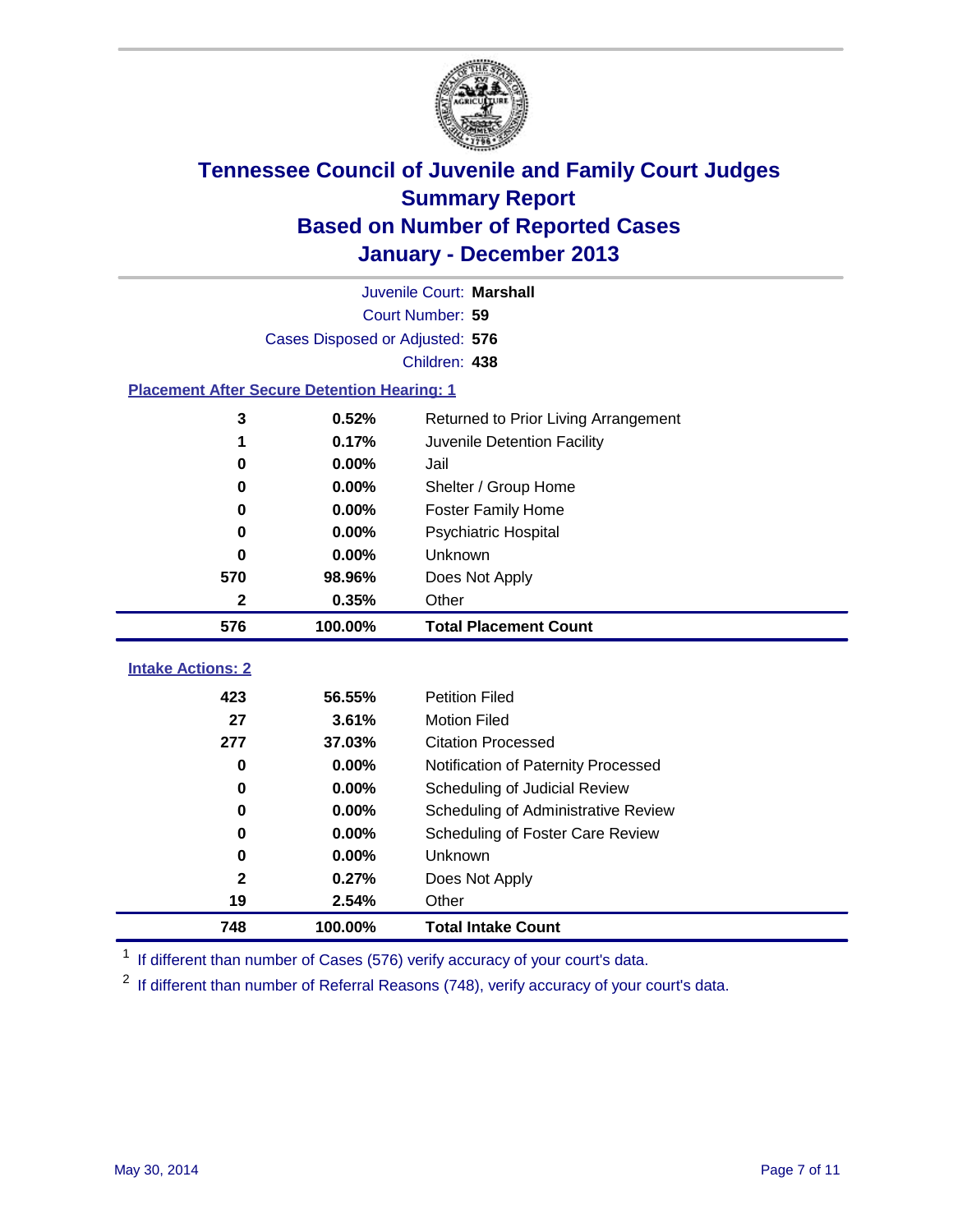

Court Number: **59** Juvenile Court: **Marshall** Cases Disposed or Adjusted: **576** Children: **438**

### **Last Grade Completed by Child: 1**

| 36           | 8.22%    | Too Young for School     |
|--------------|----------|--------------------------|
| 11           | 2.51%    | Preschool                |
| 13           | 2.97%    | Kindergarten             |
| 4            | 0.91%    | 1st Grade                |
| $\bf 6$      | 1.37%    | 2nd Grade                |
| 8            | 1.83%    | 3rd Grade                |
| 13           | 2.97%    | 4th Grade                |
| 16           | 3.65%    | 5th Grade                |
| 15           | 3.42%    | 6th Grade                |
| 26           | 5.94%    | 7th Grade                |
| 50           | 11.42%   | 8th Grade                |
| 56           | 12.79%   | 9th Grade                |
| 80           | 18.26%   | 10th Grade               |
| 70           | 15.98%   | 11th Grade               |
| 0            | 0.00%    | 12th Grade               |
| $\bf{0}$     | $0.00\%$ | Non-Graded Special Ed    |
| $\mathbf{2}$ | 0.46%    | <b>GED</b>               |
| 20           | 4.57%    | Graduated                |
| $\bf{0}$     | $0.00\%$ | Never Attended School    |
| 10           | 2.28%    | Unknown                  |
| $\mathbf{2}$ | 0.46%    | Other                    |
| 438          | 100.00%  | <b>Total Child Count</b> |

| 438 | 100.00% | <b>Total Child Count</b> |
|-----|---------|--------------------------|
| 9   | 2.05%   | Unknown                  |
| 396 | 90.41%  | No                       |
| 33  | 7.53%   | Yes                      |
|     |         |                          |

One child could be counted in multiple categories, verify accuracy of your court's data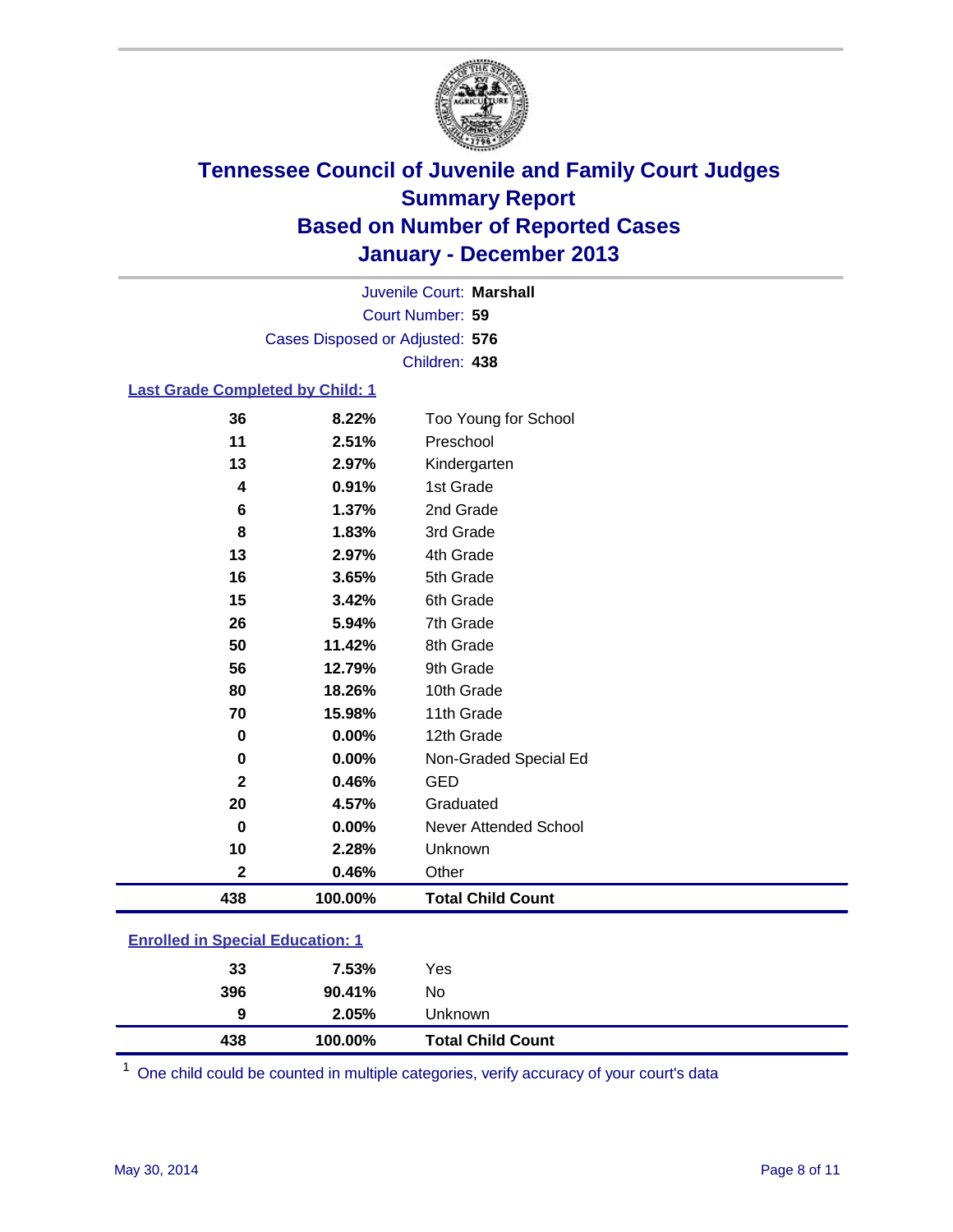

|                              |                                 | Juvenile Court: Marshall  |
|------------------------------|---------------------------------|---------------------------|
|                              |                                 | Court Number: 59          |
|                              | Cases Disposed or Adjusted: 576 |                           |
|                              |                                 | Children: 438             |
| <b>Action Executed By: 1</b> |                                 |                           |
| 706                          | 94.39%                          | Judge                     |
| 0                            | $0.00\%$                        | Magistrate                |
| 42                           | 5.61%                           | <b>YSO</b>                |
| 0                            | $0.00\%$                        | Other                     |
| 0                            | $0.00\%$                        | Unknown                   |
| 748                          | 100.00%                         | <b>Total Action Count</b> |

### **Formal / Informal Actions: 1**

| 28  | 3.74%    | Dismissed                                        |
|-----|----------|--------------------------------------------------|
| 22  | 2.94%    | Retired / Nolle Prosequi                         |
| 170 | 22.73%   | <b>Complaint Substantiated Delinquent</b>        |
| 90  | 12.03%   | <b>Complaint Substantiated Status Offender</b>   |
| 77  | 10.29%   | <b>Complaint Substantiated Dependent/Neglect</b> |
| 0   | $0.00\%$ | <b>Complaint Substantiated Abused</b>            |
| 0   | 0.00%    | <b>Complaint Substantiated Mentally III</b>      |
| 42  | 5.61%    | Informal Adjustment                              |
| 0   | $0.00\%$ | <b>Pretrial Diversion</b>                        |
| 0   | $0.00\%$ | <b>Transfer to Adult Court Hearing</b>           |
| 0   | 0.00%    | Charges Cleared by Transfer to Adult Court       |
| 47  | 6.28%    | Special Proceeding                               |
| 0   | $0.00\%$ | <b>Review Concluded</b>                          |
| 15  | 2.01%    | Case Held Open                                   |
| 257 | 34.36%   | Other                                            |
| 0   | $0.00\%$ | Unknown                                          |
| 748 | 100.00%  | <b>Total Action Count</b>                        |

<sup>1</sup> If different than number of Referral Reasons (748), verify accuracy of your court's data.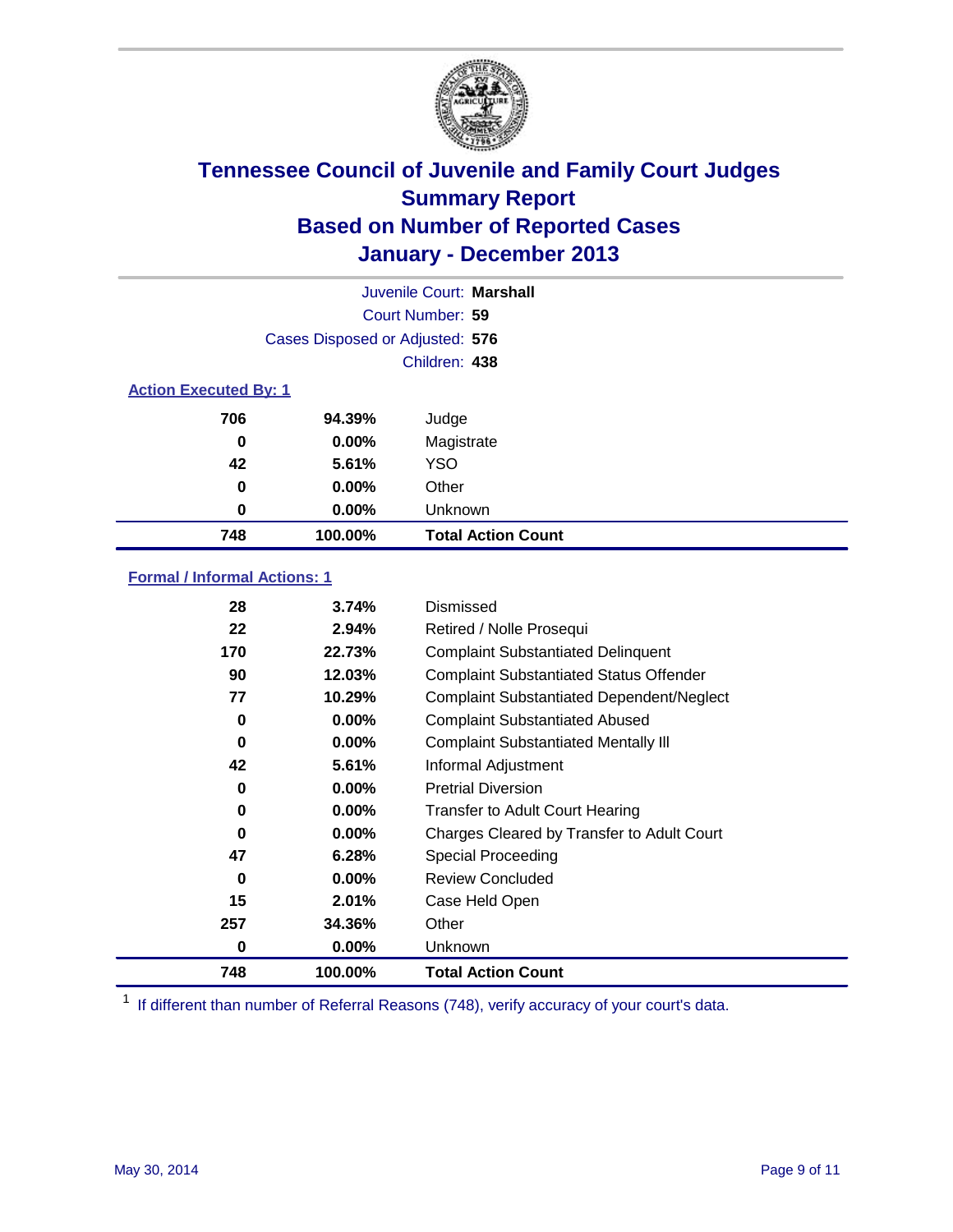

|                       |                                 | Juvenile Court: Marshall                              |
|-----------------------|---------------------------------|-------------------------------------------------------|
|                       |                                 | Court Number: 59                                      |
|                       | Cases Disposed or Adjusted: 576 |                                                       |
|                       |                                 | Children: 438                                         |
| <b>Case Outcomes:</b> |                                 | There can be multiple outcomes for one child or case. |
| 47                    | 3.33%                           | Case Dismissed                                        |
| 17                    | 1.20%                           | Case Retired or Nolle Prosequi                        |
| 246                   | 17.43%                          | Warned / Counseled                                    |
| 0                     | 0.00%                           | Held Open For Review                                  |
| 66                    | 4.68%                           | Supervision / Probation to Juvenile Court             |
| 0                     | 0.00%                           | <b>Probation to Parents</b>                           |
| 14                    | 0.99%                           | Referral to Another Entity for Supervision / Service  |
| 22                    | 1.56%                           | Referred for Mental Health Counseling                 |
| 6                     | 0.43%                           | Referred for Alcohol and Drug Counseling              |
| 0                     | 0.00%                           | Referred to Alternative School                        |
| 0                     | 0.00%                           | Referred to Private Child Agency                      |
| 33                    | 2.34%                           | Referred to Defensive Driving School                  |
| 17                    | 1.20%                           | Referred to Alcohol Safety School                     |
| 29                    | 2.06%                           | Referred to Juvenile Court Education-Based Program    |
| 0                     | 0.00%                           | Driver's License Held Informally                      |
| 0                     | 0.00%                           | <b>Voluntary Placement with DMHMR</b>                 |
| 0                     | 0.00%                           | <b>Private Mental Health Placement</b>                |
| 0                     | 0.00%                           | <b>Private MR Placement</b>                           |
| 0                     | 0.00%                           | Placement with City/County Agency/Facility            |
| 1                     | 0.07%                           | Placement with Relative / Other Individual            |
| 60                    | 4.25%                           | Fine                                                  |
| 140                   | 9.92%                           | <b>Public Service</b>                                 |
| 25                    | 1.77%                           | Restitution                                           |
| 0                     | 0.00%                           | <b>Runaway Returned</b>                               |
| 20                    | 1.42%                           | No Contact Order                                      |
| 0                     | 0.00%                           | Injunction Other than No Contact Order                |
| 4                     | 0.28%                           | <b>House Arrest</b>                                   |
| 0                     | 0.00%                           | <b>Court Defined Curfew</b>                           |
| 0                     | 0.00%                           | Dismissed from Informal Adjustment                    |
| 0                     | 0.00%                           | Dismissed from Pretrial Diversion                     |
| 0                     | 0.00%                           | Released from Probation                               |
| 0                     | 0.00%                           | <b>Transferred to Adult Court</b>                     |
| 0                     | 0.00%                           | <b>DMHMR Involuntary Commitment</b>                   |